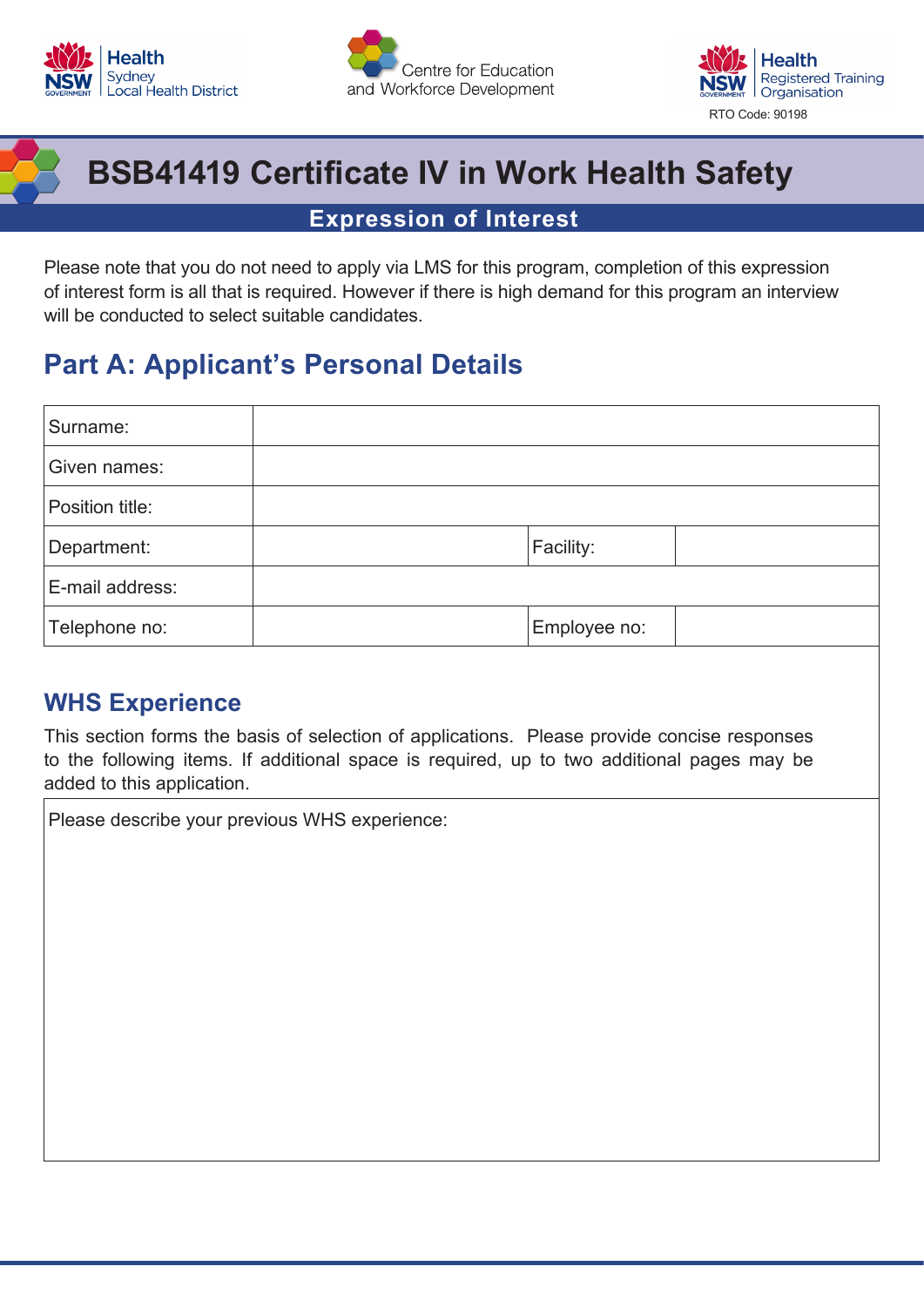|                 | What outcomes do you hope to achieve by completing this program? (E.g. particular skills, |  |  |
|-----------------|-------------------------------------------------------------------------------------------|--|--|
| knowledge etc.) |                                                                                           |  |  |

## **Applicant Declaration**

I have read the Certificate IV in WHS flyer and have discussed this with my line manager. I can make the commitment required to complete all the program requirements.

Applicant's Signature: \_\_\_\_\_\_\_\_\_\_\_\_\_\_\_\_\_\_\_\_\_\_\_\_\_\_\_\_\_\_\_\_ Date: \_\_\_\_\_\_\_\_\_\_\_\_

**Face-to-Face Training Days at CEWD Rozelle:**

**4 August 2022 8:30am - 12:30pm Course Orientation**

**Workplace Visit by the Course Coordinator:**

One 1.5 hour workplace visit will be organised during course

**Additional Time Required:**

Additional time will be required to complete the WHS project for the workplace, this will negotiated between the participant and management – please discuss this prior to lodging your expression of interest.